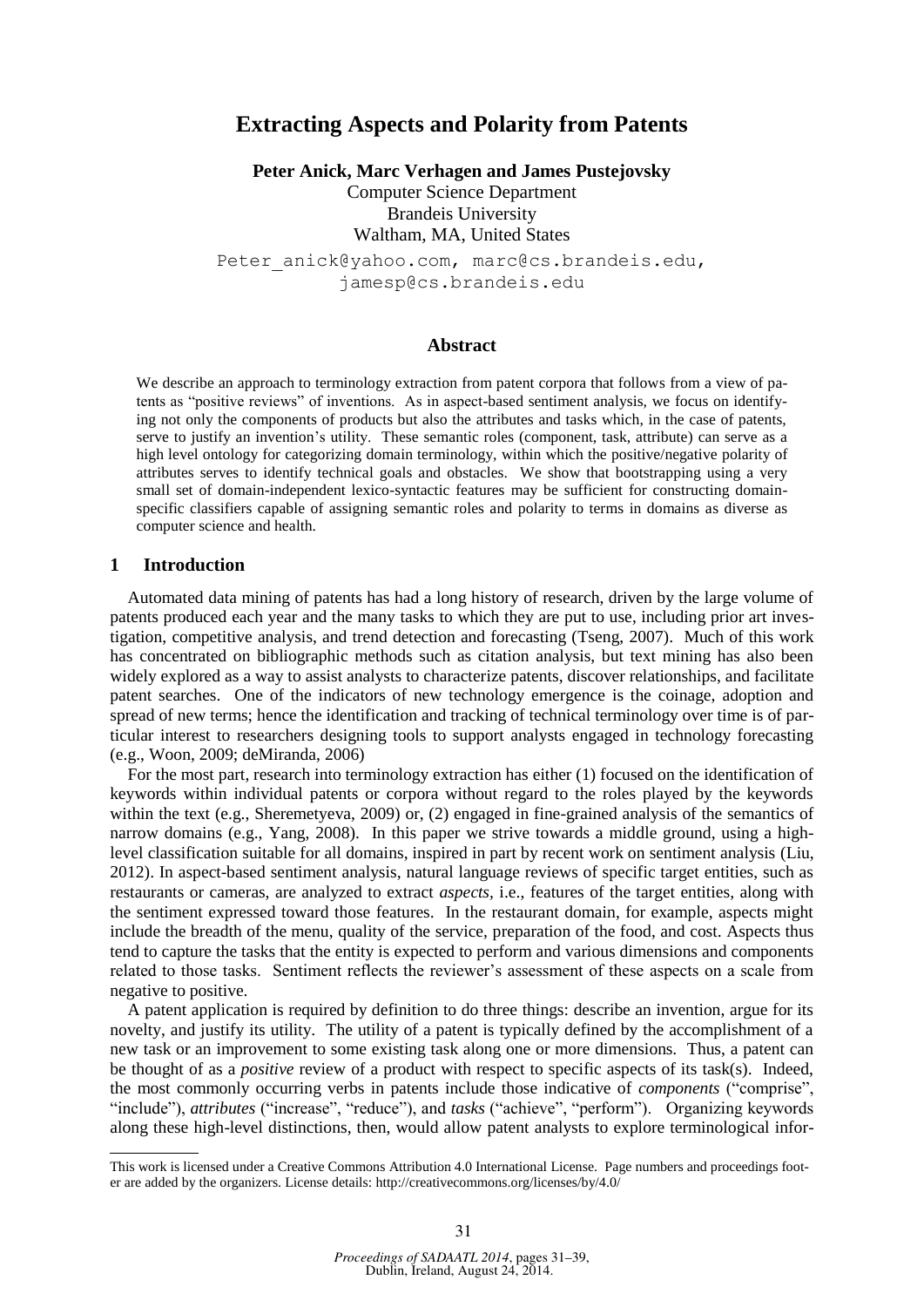mation from several different relevant perspectives. Furthermore, given the interpretation of a patent as a positive review, it should be possible to identify the default polarity of measurable aspects in the context of a domain. For example, if a patent makes a reference to *increasing network bandwidth*, then this should lend support to the notion that network bandwidth is not only a relevant attribute within the patent's domain but also a positive one. Likewise, if a patent refers to *reducing power consumption*, then we might interpret power consumption as an aspect with negative polarity. For analysts trying to assess trends within a technology domain, tracking the occurrences of terms signifying tasks and attributes, along with their polarity, could help them characterize the changing goals and obstacles for inventors over time.

The US patent office receives over half a million patent applications a year.<sup>1</sup> These are classified by subject matter within several standardized hierarchical schemes, which permits dividing up the corpus of patents both by application date and subfield (e.g., computer science, health, chemistry). Since our goal is to support analysts across all domains, it is highly desirable to extract domain-specific aspects through semi-supervised machine learning rather than incur the cost of domain-specific knowledge engineering. To this end, we employed a bootstrapping approach in which a small number of domain independent features was used to generate a much larger number of domain dependent features for classification. We then applied naïve Bayes classification in a two-step classification process: first distinguishing attributes, components and tasks; and then classifying the extracted attribute terms by their polarity.

The paper is structured as follows. In section 2, we describe the system architecture. Section 3 shows results for two domains (computer science and health). In section 4, we present an evaluation of results and discuss issues and shortcomings of the current implementation. In section 5, we present related research and in section 6, our conclusions and directions for future work.

# **2 System architecture**

#### **2.1 Corpus processing**

Our patent collection is a set of 7,101,711 US patents in XML-markup form from Lexis-Nexis. We divided the collection into subcorpora by application year and high-level domain using the patents' classification within the USPTO hierarchy. The XML markup was then used to extract the relevant portions of patents for further analysis. These sections included title, abstract, background, summary, description and claims. References, other than those embedded in the sections above, were omitted, as they contain many entity types (people, publications, and organizations) that are not particularly useful for our current task. The text of each section was extracted and broken into sentences by the Stanford tagger (Toutanova, 2003) which also tokenized and tagged each token with a part of speech tag.

We then chunked adjacent tokens into simple noun phrase chunks of the form (ADJECTIVE)?  $(NOUN)* NOUN.<sup>2</sup>$  We will hereafter refer to these chunks as *terms*. The majority of these patent terms fall into one of three major categories:

*Components*: the physical constituents or processes that make up an invention, as well as the objects impacted, produced by or used in the invention.

*Tasks*: the activities which inventions, their components or beneficiaries perform or undergo.

*Attributes:* the measureable dimensions of tasks and components mentioned in the patent.

To generate features suitable for machine learning of these semantic categories, we used a small set of lexico-syntactic relationships, each defined with respect to the location of the term in a sentence:

prev\_V: the closest token tagged as a verb appearing to the left of the term, along with any prepositions or particles in between. (*cached\_in, prioritizing, deal\_with*)

prev\_VNpr: a construction of the form <verb><NP><prep> appearing to the left of the term. Only the head noun in the NP is retained (*inform|user|of, provides|list|of, causes|increase|in*)

prev Npr: a construction of the form  $\langle \text{noun}\rangle \langle \text{prep}\rangle$  appearing to the left of the term. (*restriction\_on, applicability\_of, time\_with*)

<sup>1</sup> http://www.uspto.gov/web/offices/ac/ido/oeip/taf/us\_stat.htm

<sup>&</sup>lt;sup>2</sup> We blocked a set of 246 general adjectival modifiers (e.g., *other, suitable, preferred, entire, initial,...*) from participating in terms.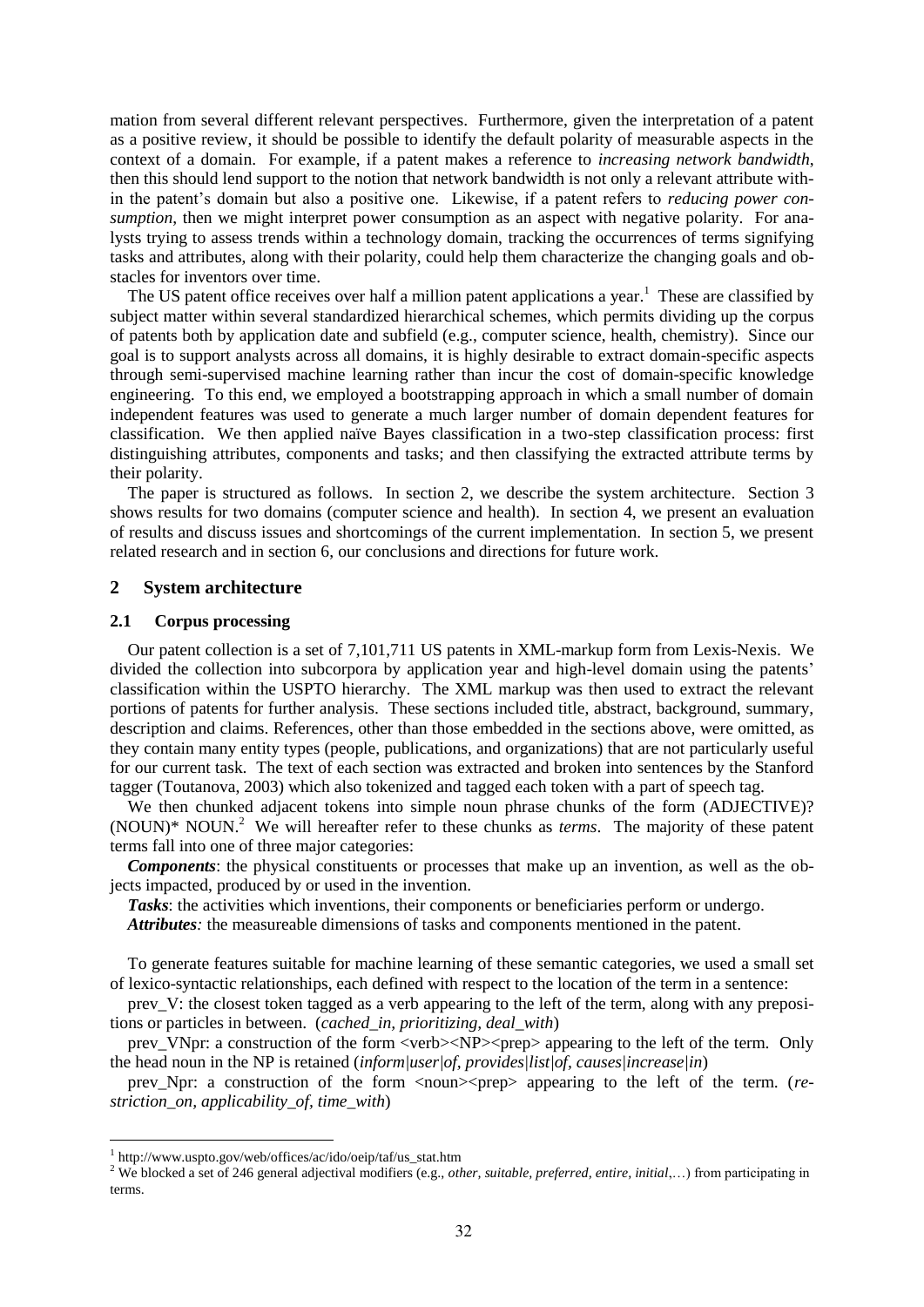prev\_Jpr: a construction of form <adjective> <prep> appearing to the left of the term. (*free\_from, desirable\_in, unfamiliar\_with*)

prev\_J: a construction of form <adjective> <prep> appearing to the left of the term. (*excessive, considerable, easy*)

These features were designed to capture specific dependency relations between the term and its premodifiers and dominant verbs, nouns, and adjective phrases. We extracted the features using localized rules rather than create a full dependency parse.<sup>3</sup> One additional feature internal to the term itself was also included: last\_word. This simply captured the head term of the noun phrase, which often carries generalizable semantic information about the phrase. Each feature instance was represented as a string comprising a prefix (the feature type) and its value (a token or concatenation of tokens).

# **2.2 Classification**

For each term appearing in a subcorpus, the collection of co-occurring features across all documents was assembled into a single weighted feature vector in which the weight captured the number of documents for which the feature occurred in conjunction with the given term. We also calculated the document frequency for each term, as well as its "domain specificity score", a metric reflecting the relative frequency of the term in specialized vs. randomized corpora (see section 3).

In order to avoid the need to create manually labeled training data for each patent domain, we employed bootstrapping, a form of semi-supervised learning in which a small number of labeled features or seed terms are used in an iterative fashion to automaticaly identify other likely diagnostic features or category exemplars. Bootstrapping approaches have previously shown considerable promise in the construction of semantic lexicons (Riloff, 1999; Thelen, 2002, Ziering, 2013). By surveying common prev V features in a domain-independent patent subcorpus, we selected a small set of domainindependent diagnostic lexico-syntactic features ("seed features") that we felt were strong indicators for each of the three semantic categories. The set of seed features for each category is shown below. Semantically equivalent inflectional variants were also included as features.

Attribute: *improve, optimize, increase, decrease, reduce*

Component: *comprise, contain, encompass, incorporate, use, utilize, consist\_of, assembled\_of, composed\_of*

Task: *accomplish, achieve, enhance, facilitate, assisting\_in, employed\_in, encounter\_in, perform, used\_for, utilized\_for*

We then utilized these manually labeled generic features to bootstrap larger feature sets *F* for domain-specific subcorpora. For each term *t* in a domain-specific subcorpus, we extracted all the manually labeled features that the term co-ocurred with. Any term which co-occurred with at least two labeled feature instances and for which all of its labeled features were of the same class was itself labeled with that class for subsequent use as a seed term *s* for estimating the parameters of a multinomial naïve Bayes classifier (Manning et al, 2008). Each seed term so selected was represented as a bag of its co-occurring features.

The prior probability of each class and conditional probabilities of each feature given the class were estimated as follows, using Laplace "add one" smoothing to eliminate 0 probabilities:

$$
\hat{P}(c_j) = \frac{|S_j|}{|S|}
$$

$$
\hat{P}(f|c) = \frac{count(f, c) + 1}{count(c) + |F|}
$$

<sup>&</sup>lt;sup>3</sup> The compute time required to produce dependency parses for the quantity of data to be analyzed led to the choice of a "leaner" feature extraction method.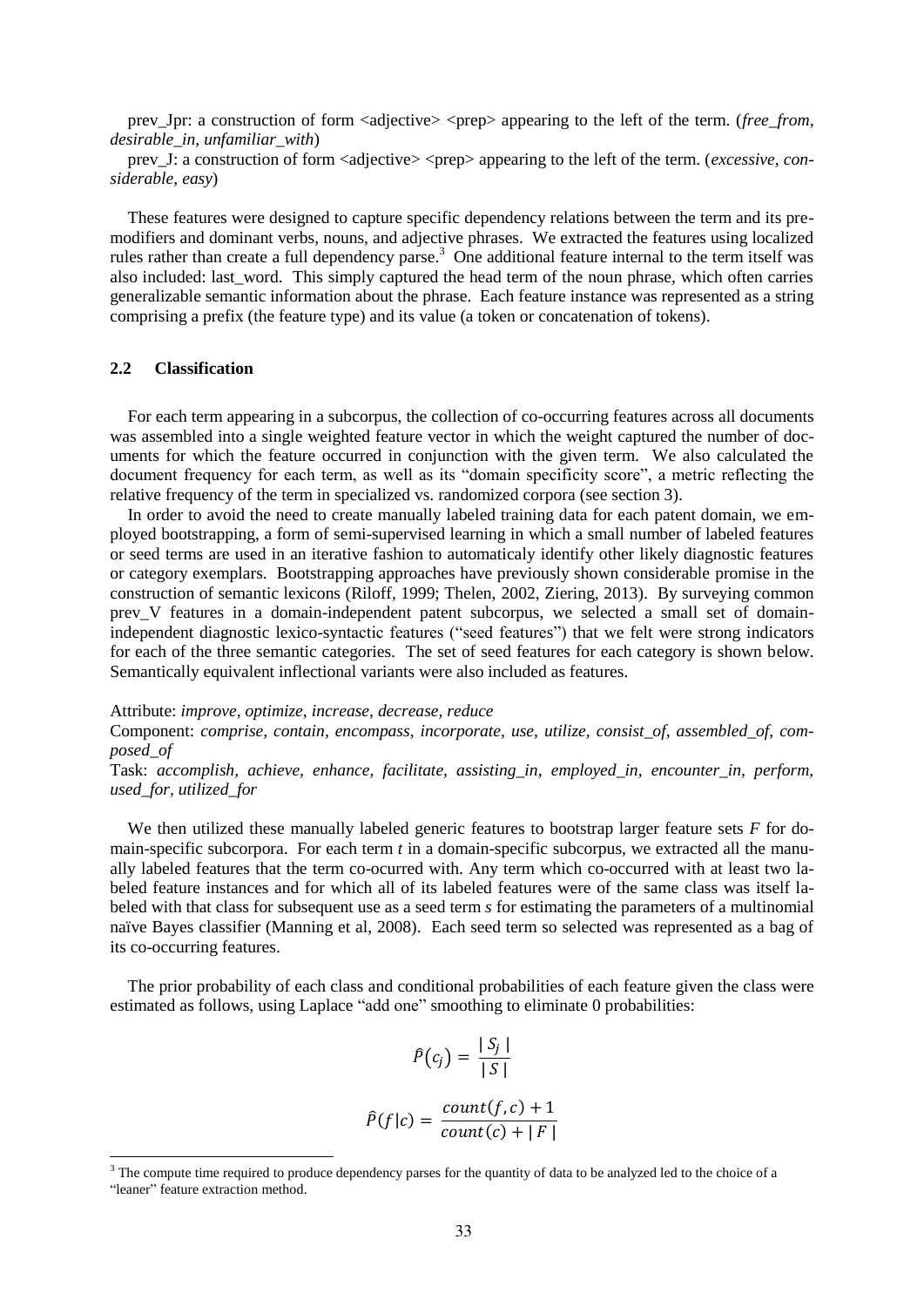where  $S_i$  is the set of seed terms with class label *j*, *S* is the set of all seed terms, *count(f,c)* is the count of co-occurrences of feature *f* with seed terms in class *c*, *count(c)* is the total number of feature cooccurrences with seed terms in class c, and *F* is the set of all features (used for Laplace smoothing).

Using the naïve Bayes conditional independence assumption, the class of each term in a subcorpus was then computed by maximizing the product of the prior probability for a class and the product of the conditional probabilities of the term's features:

$$
C = \underset{c \in C}{\text{argmax}} P(c) \prod_{f \in F} P(f|c)
$$

Terms for which no diagnostic features existed were labeled as "unknown".

Once the terms in a subcorpus were categorized as *attribute*, *component*, or *task*, the terms identified as attributes were selected as input to a second round of classification.<sup>4</sup> We used the same bootstrapping process as described for the first round, choosing a small set of features highly diagnostic of the polarity of attributes. For positive polarity, the seed features were: *increase, raise, maximize*. For negative polarity: *avoid, lower, decrease, deal\_with, eliminate, minimize, reduce, resulting\_from, caused* by. Based on co-occurrence with these features, a set of terms was produced from which parameters for a larger set of features could be estimated, as described above. We then used naïve Bayes classification to label the full set of attribute terms.

# **3 Results**

We present results from two domains, health and computer science, using a corpus consisting of all US patent applications submitted in the year 2002. The health subcorpus consisted of 19,800 documents, while the computer science subcorpus contained 51,058 documents. A "generic" corpus composed of 38,482 patents randomly selected from all domains was also constructed for the year for use in computing a "domain specificity score". This score was designed to measure the degree to which a term could be considered part of a specific domain's vocabulary and was computed as the log(probability of term in domain corpus / probability of term in generic corpus). For example, in computer science, the term *encryption technology* earned a domain specificity score of 4.132, while *speed* earned .783 and *color* garnered .022. Using a combination of term frequency (# of documents a term occurs in within a domain) thresholds and domain specificity, one can extract subsets of terms with varying degrees of relevance within a collection.<sup>5</sup>

#### **3.1 Attribute/Component/Task (ACT) Classification**

The bootstrapping process generated 1,644 features for use in the health domain and 3,200 in computer science. Kullback-Leibler divergence is a commonly used metric for comparing the difference between two probability distributions (Kullback and Leibler, 1951). By computing Kullback-Leibler divergence  $D_{KL}(P||Q)$  between the distribution P of classes predicted by each feature (i.e., the probability of the class given the feature alone based on the term seed set labels) and the prior class distribution Q, we could estimate the impact of individual features in the model. Table 1 shows some of the domain-specific features in the health and computer science domains, along with the category each tended to select for.<sup>6</sup>

Using the features generated by bootstrapping, the classifier was able to label 61% of the 1,335,240 terms in health and 81% of the 1,391,402 terms in computer science. The majority of unlabeled terms were extremely low frequency (typically 1). Higher frequency unlabeled terms were typically from categories other than those under consideration here (e.g., *john wiley, j. biochem, 2nd edition*). The distribution of category labels for the health and computer domains is shown in Table 2.

<sup>&</sup>lt;sup>4</sup> We found relatively little evidence of explicit sentiment targeted at component and task aspects in patents and therefore focused our polarity analysis on attributes.

<sup>&</sup>lt;sup>5</sup> Similar to Velardi's use of "domain relevance" and "consensus" (Velardi, 2001).

<sup>&</sup>lt;sup>6</sup> Although it is possible to use KL-Divergence for feature selection, it is applied here solely for diagnostic purposes to verify that feature distributions match our intuitions with respect to the classification scheme.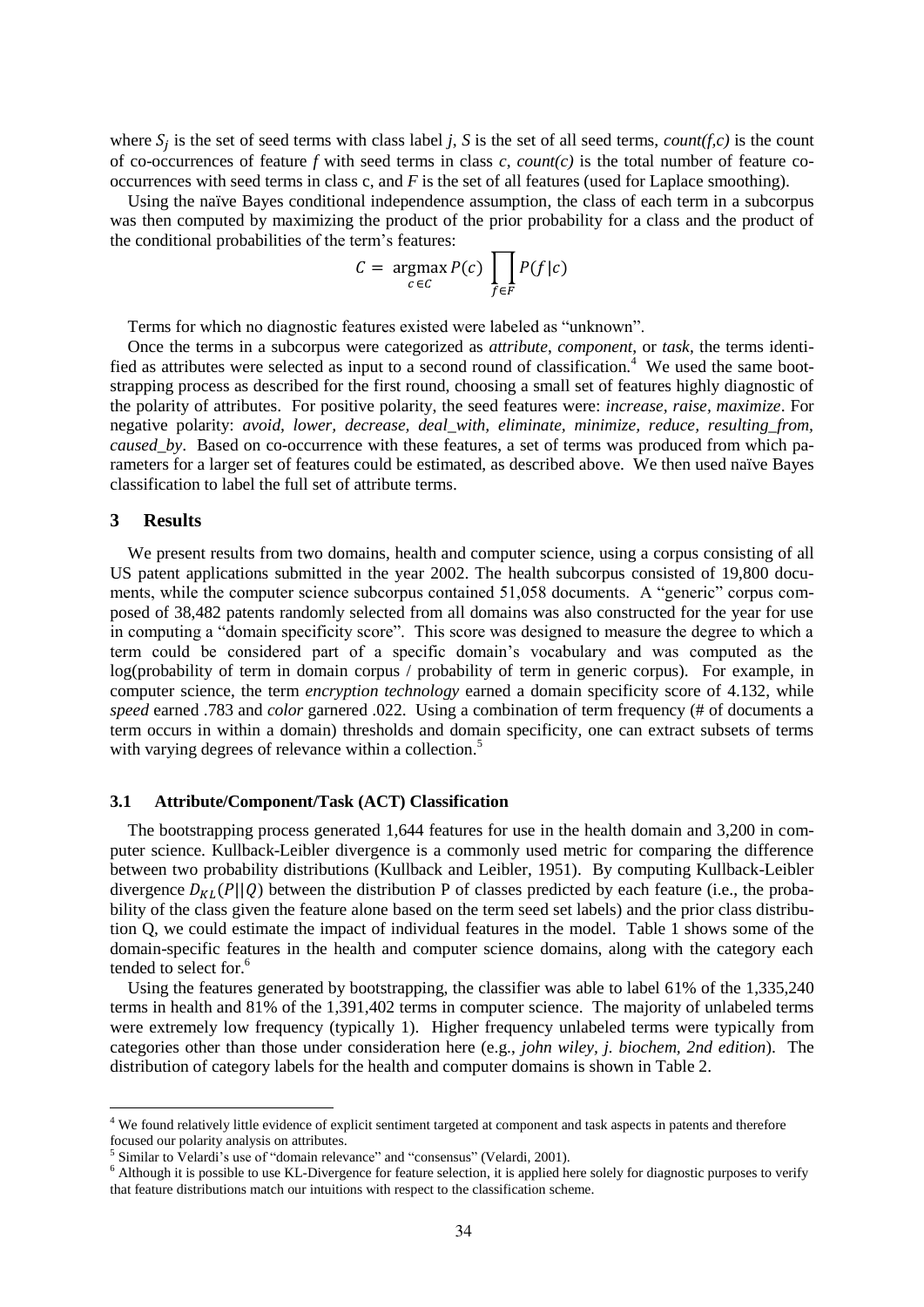| <b>Health</b>           | <b>Computer Science</b> |              |                         |              |                  |  |  |  |
|-------------------------|-------------------------|--------------|-------------------------|--------------|------------------|--|--|--|
| <b>Feature</b>          | <b>Class</b>            | <b>Term</b>  | Feature                 | <b>Class</b> | <b>Term</b>      |  |  |  |
| prev_V=performed_during |                         | biopsy       | prev_V=automates        |              | retrieval        |  |  |  |
| prev_V=undergone        |                         | angioplasty  | last word=translation   |              | axis translation |  |  |  |
| prev V=suffer           | a                       | hypertension | prev_Npr=reduction in   | a            | power usage      |  |  |  |
| prev_Npr=monitoring_of  | a                       | alertness    | Prev_Npr=degradation_in | a            | audio quality    |  |  |  |
| prev V=binds to         | $\mathbf c$             | cytokines    | prev_V=displayed_on     | C            | oscillograph     |  |  |  |
| prev_Npr=salts_of       | C                       | saccharin    | last word=information   | C            | customer infor-  |  |  |  |
|                         |                         |              |                         |              | mation           |  |  |  |

**Table 1. Features highly associated with classes (a[ttribute], c[omponent], t[ask]) in the health and computer science domains, along with an example of a term co-occurring with each feature in some patent.**

|  | Table 2. Number and percentage of category labels for health and computer domains (2002) |  |  |  |  |  |
|--|------------------------------------------------------------------------------------------|--|--|--|--|--|

| Category  | <b>Health</b>   | <b>Computer Science</b> |
|-----------|-----------------|-------------------------|
| attribute | 88,860 (10.8 %) | 56,389 (6.5%)           |
| component | 680,034 (83.2%) | 716,688 (83.2%)         |
| task      | 48,002 (5.8 %)  | 88,786 (10.3%)          |

Tables 3a and 3b show examples of machine-labeled terms for the health and computer science domains. When terms were ranked by frequency, given a relatively relaxed domain specificity threshold (e.g., .05 for health), the top terms tended to capture broad semantic types relevant to the domain. As this threshold was increased (e.g., to 1.0 for health), the terms increased in specialization within each class.<sup>7</sup> As the table entries show, while the classification is not perfect, most terms fit the definitions of their respective classes. Note that in the health domain in particular, many of the "components" reflect objects acted upon by the invention, not just constituents of inventions themselves. Symptoms and diseases are interpreted as attributes because they are often measured according to severity and are targets for reduction.

| Component |                  | <b>Attribute</b> |                   | <b>Task</b>       |                  |
|-----------|------------------|------------------|-------------------|-------------------|------------------|
| (ds .05)  | (ds 1.0)         | (ds .05)         | (ds 1.0)          | (ds .05)          | (ds 1.0)         |
| patients. | mitral valve,    | disease,         | cosmetic prop-    | treatment,        | invasive proce-  |
| tissue,   | arterial blood,  | infection.       | erties.           | administration,   | dure.            |
| blood,    | small incisions, | symptoms,        | cardiac activity, | therapy,          | ultrasound imag- |
| diseases. | pulmonary        | pain,            | urination,        | surgery,          | ing,             |
| drugs,    | veins,           | efficacy,        | tissue tempera-   | diagnosis,        | systole,         |
| skin,     | anterior cham-   | side effects,    | ture,             | oral admin-       | anastomosis.     |
| catheter, | ber,             | inflammation.    | gastric empty-    | <i>istration.</i> | spinal fusion,   |
| brain,    | intraocular      | severity,        | ing,              | implantation,     | tissue ablation, |
| tablets.  | lens,            | death,           | arousal           | stimulation,      | image, recon-    |
| organs    | ultrasound sys-  | blood flow       | neurotransmitter  | parenteral        | struction,       |
|           | tem,             |                  | release.          | administration,   | cardiac pacing,  |
|           | ultrasound en-   |                  | atrial arrhyth-   | surgical pro-     | mass analysis,   |
|           | ergy,            |                  | mias,             | cedures           | spinal surgery   |
|           | adenosine tri-   |                  | thrombogenicity   |                   |                  |
|           | phosphate,       |                  | ventricular pac-  |                   |                  |
|           | bone fragments   |                  | <sub>1</sub> ng   |                   |                  |

**Table 3a. Examples of ACT category results for health domain at two levels of domain specificity (ds).**

 $<sup>7</sup>$  The domain specificity thresholds chosen here differ between domains in order to compensate for the influence of the size</sup> of each domain's subcorpus on the terminology mix in the "generic" domain corpus against which domain specificity is measured. In the future, we plan to compensate directly for these size disparities in the score computation.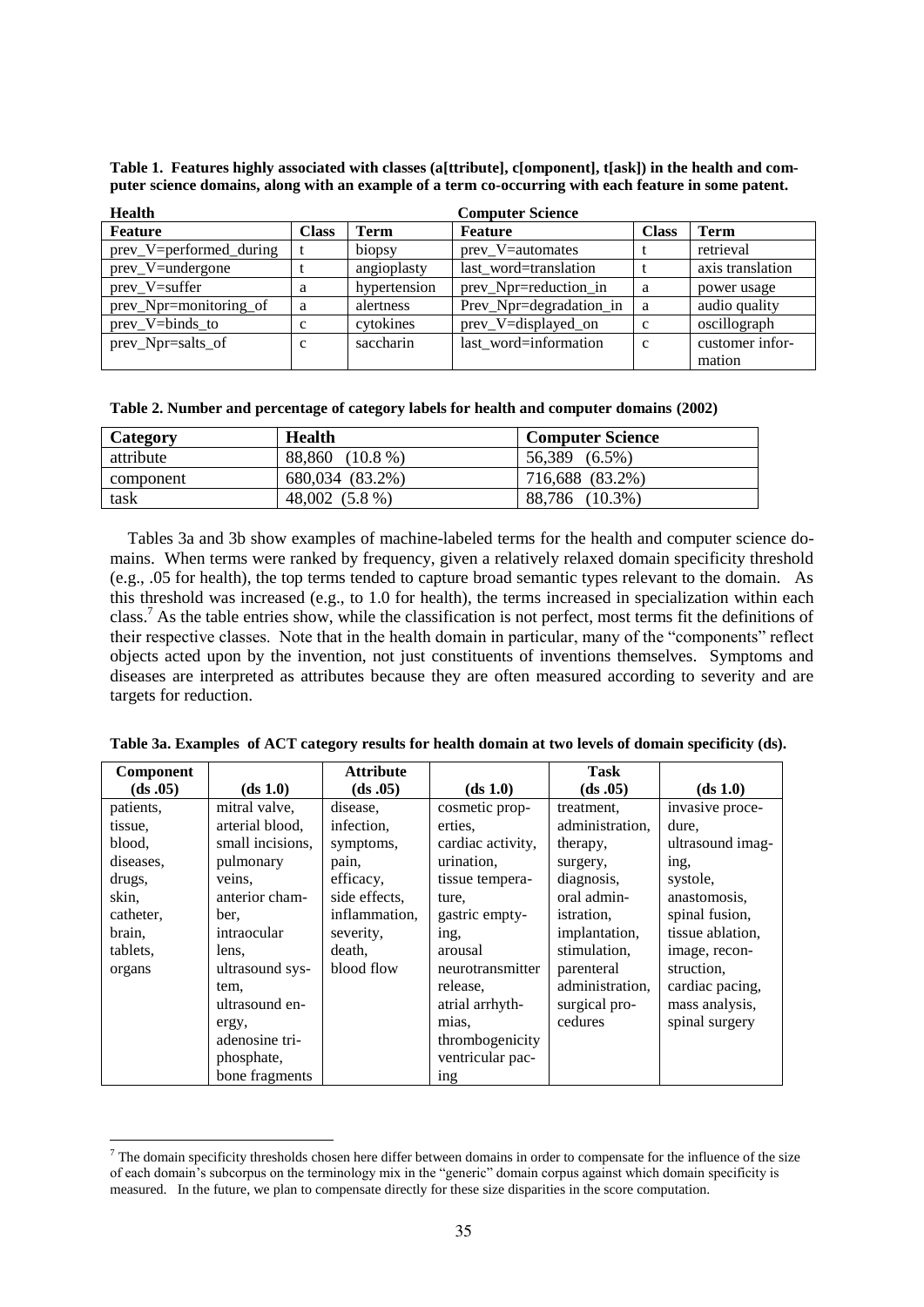| <b>Component</b> |                | <b>Attribute</b> |                   | Task            |                    |
|------------------|----------------|------------------|-------------------|-----------------|--------------------|
| (ds 1.5)         | (ds 3.0)       | (ds 1.5)         | (ds 3.0)          | (ds 1.5)        | (ds 3.0)           |
| data,            | web applica-   | errors.          | interest rate.    | access.         | network envi-      |
| information,     | tions.         | security,        | resource utiliza- | communication,  | ronments,          |
| network,         | object access  | real time,       | tion,             | execution.      | business activi-   |
| computer,        | protocol.      | traffic.         | resource con-     | implementation, | ties.              |
| users.           | loans,         | overhead,        | sumption,         | communications, | database access.   |
| memory,          | memory sub-    | delays,          | temporal locali-  | management,     | server process,    |
| internet.        | system,        | latency,         | ty,               | task,           | search operation,  |
| software,        | function call. | burden,          | system errors,    | tasks,          | client 's request, |
| program,         | obligations,   | sales.           | transport layer   | stores.         | backup opera-      |
| processor        | source file.   | copyright,       | security,         | collection      | tion,              |
|                  | file formats.  | protection       | performance       |                 | project man-       |
|                  | lender         |                  | bottleneck.       |                 | agement,           |
|                  | centralized    |                  | processor ca-     |                 | program devel-     |
|                  | database       |                  | pacity,           |                 | opment,            |
|                  |                |                  | cpu utilization,  |                 | document man-      |
|                  |                |                  | shannon limit     |                 | agement            |

**Table 3b. Examples of ACT category results for computer domain at two levels of domain specificity.**

# **3.2 Polarity Classification**

For the polarity classification task, the system assigned positive or negative polarity to 80,870 health and 73,289 computer science attributes. While not all the system labeled attributes merited their designation as attributes, the large quantity so labeled in each domain illustrates the vast number of conditions and dimensions for which inventions are striving to "move the needle" one way or the other, relative to attributes in the domain. Examples of the system's polarity decisions are shown in Table 4. The system's labels suggest that the default polarity of attributes in both domains is nearly evenly split.

**Table 4. Examples of (pos)itive and (neg)ative polarity terms in health and computer science domains**

| <b>Domain</b> | # attributes | % of total | <b>Examples</b>                                                |
|---------------|--------------|------------|----------------------------------------------------------------|
| health        | 43807        | 54%        | ambulation, hemodynamic performance, atrial rate, antico-      |
| pos           |              |            | agulant activity, coaptation, blood oxygen saturation          |
|               | 37063        | 46%        | bronchospasm, thrombogenicity, ventricular pacing, with-       |
| neg           |              |            | drawal symptoms, fibrin formation, cardiac dysfunction         |
| computer      | 32291        | 44%        | transport layer security, processor capacity, cpu utilization, |
| science       |              |            | routability, network speeds, microprocessor performance        |
| <i>pos</i>    |              |            |                                                                |
|               | 40998        | 56%        | identity theft, deadlocks, system overhead, memory frag-       |
| neg           |              |            | mentation, risk exposure, bus contention, software devel-      |
|               |              |            | opment costs, network latencies, data entry errors             |

# **4 Evaluation and discussion**

In order to evaluate the classification output, we first selected a subset of terms within each domain as candidates for evaluation based on the twin criteria of document frequency and domain specificity. That is, we wished to concentrate on terms with sufficient presence in the corpus as well as terms that were likely to express concepts of particular relevance to the domain. Using a frequency threshold of 10 this yielded 19,088 terms for the health corpus and 35,220 for computer science with domain specificity scores above .05 and 1.5 respectively. For each domain, two judges annotated approximately 150 random term instances with ACT judgments and approximately 100 machine-labeled attributes for polarity. The annotation tool displayed each term along with five random sentences from the corpus that contained the term, and asked the judge to choose the best label, given the contexts provided. An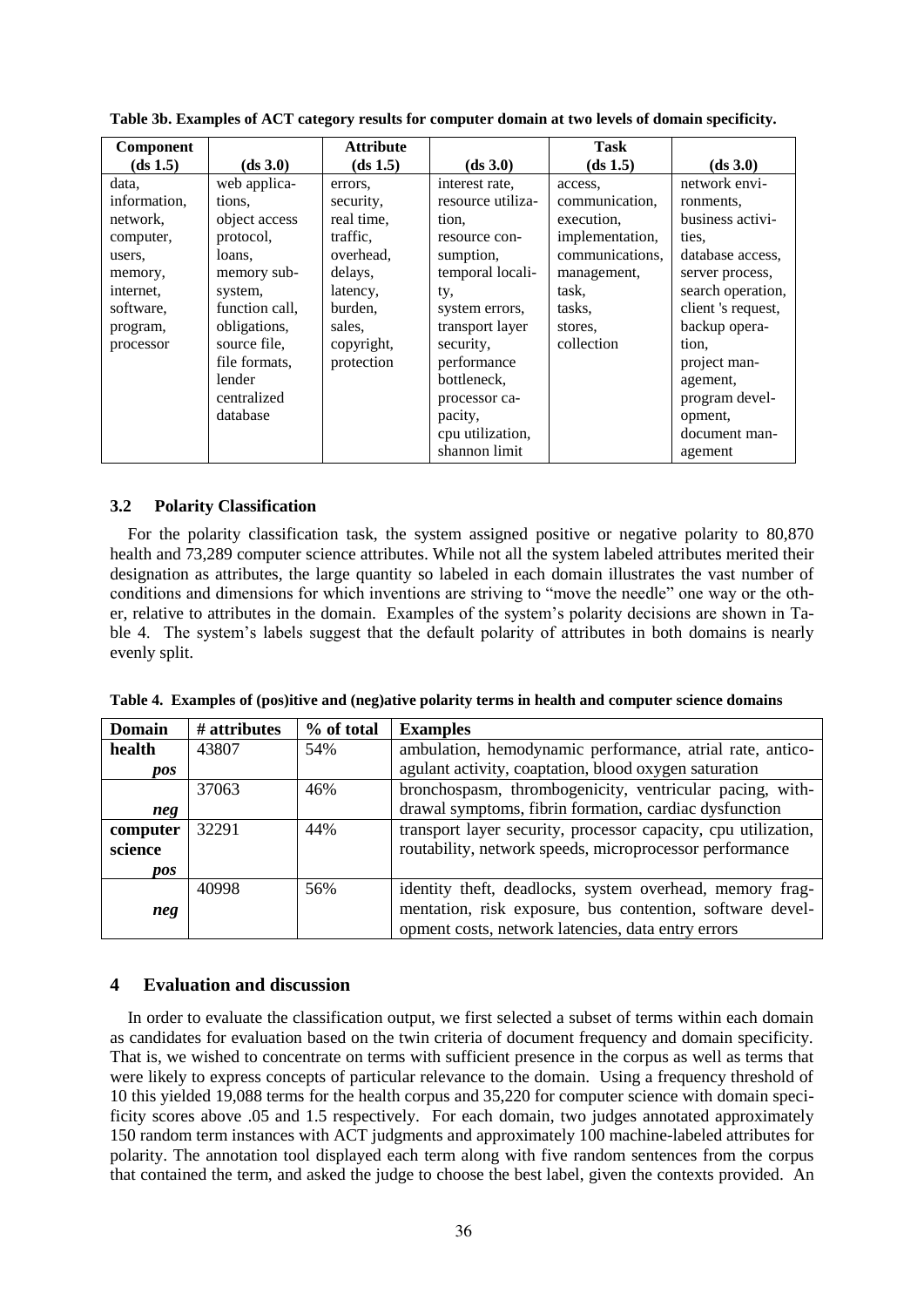"other" option was available if the term fit none of the target categories. For the polarity task, the "other" label included cases where the attribute was neutral, could not be assigned a polarity, or was improperly assigned the category "attribute". An adjudicated gold standard was compared to system labels to measure precision and recall, as shown in table 5.

| <b>Task</b>     | Category  | <b>Precision</b>         | <b>Recall</b> | <b>F-score</b> |
|-----------------|-----------|--------------------------|---------------|----------------|
| <b>ACT</b>      | attribute | .70                      | 44            | .54            |
|                 | component | .76                      | U             | .86            |
|                 | task      | .86                      | .29           | .43            |
| <b>Polarity</b> | positive  | .53                      | .85           | .63            |
|                 | negative  | $\overline{\phantom{a}}$ | .93           | .84            |

**Table 5a. Health domain: precision, recall and F-score for ACT and polarity classification tasks**

|  |  |  |  | Table 5b. Computer domain: precision, recall and F-score for ACT and polarity classification tasks |  |
|--|--|--|--|----------------------------------------------------------------------------------------------------|--|

| <b>Task</b>     | Category  | <b>Precision</b> | <b>Recall</b> | <b>F-score</b> |
|-----------------|-----------|------------------|---------------|----------------|
| <b>ACT</b>      | attribute | .80              | .62           | .70            |
|                 | component | .86              | .96           | .90            |
|                 | task      | 43               | .33           | .38            |
| <b>Polarity</b> | positive  | .67              | .88           | .76            |
|                 | negative  | .75              | .86           | .80            |

Although the size of the evaluation set is small, we can make some observations from this sample. Precision in most cases is strong, which is important for the intended use of this data to characterize trends along each dimension using terminology statistics over time. The lower scores for tasks within the ACT classification may reflect the fact that the distinction between component and task is not always clear cut. The term "antivirus protection", for example, describes a task but it is classified by the system as a component because it occurs with features like "prev V=distribute" and "prev\_V=provided\_with", which outweigh the contribution of the feature "last\_word=protection" to select for the type task. To capture such cases of role ambiguity, it may be reasonable to assign some terms to multiple classes when the conditional probabilities for the two most probable classes are very close (as they are in this case). It may also be possible to integrate other forms of evidence, such as syntactic coordination patterns (Zierning, 2013) to refine system decisions.

One shortcoming of the current polarity classifier is that it does not attempt to identify attributes for which the polarity is neutral or dependent upon further context within the domain. For example, the attribute "body weight gain" is labeled as a negative. However, in the context of premature birth or cancer recovery, it may be actually be a positive attribute. Testing whether an attribute co-occurs with conflicting features (e.g., prev\_V=increase and prev\_V=decrease) could help spot such cases.

# **5 Related work**

Text mining from patents has focused on identifying domain keywords and terminology for analytics (Tseng, 2007). Velardi's (2001) approach, using statistics to determine domain relevance and consensus is very similar to that adopted here. We have also drawn inspiration from sentiment analysis, proposing an ontology for patents that reflects their review-like qualities (Liu, 2012). Most relevant is the work on discovering aspects and opinions relating to a particular subject such as a camera or restaurant (Kobayashi, 2007). There are many subtleties that have been studied in opinion mining research that we have finessed in our research here, such as detecting implicit sentiment and attributes not expressed as noun phrases. Wilson et al (2005, 2009) addressed the larger problem of determining contextual polarity for subjective expressions in general, putting considerable effort into the compilation of subjectivity clues and annotations. In contrast, our aim was to test whether we could substantially reduce the annotation effort when the task is focused on polarity labeling of attributes within patents. We hypothesized that the specialized role of patents might permit a more lightweight approach amenable to bootstrapping from a very small set of annotations and feature types.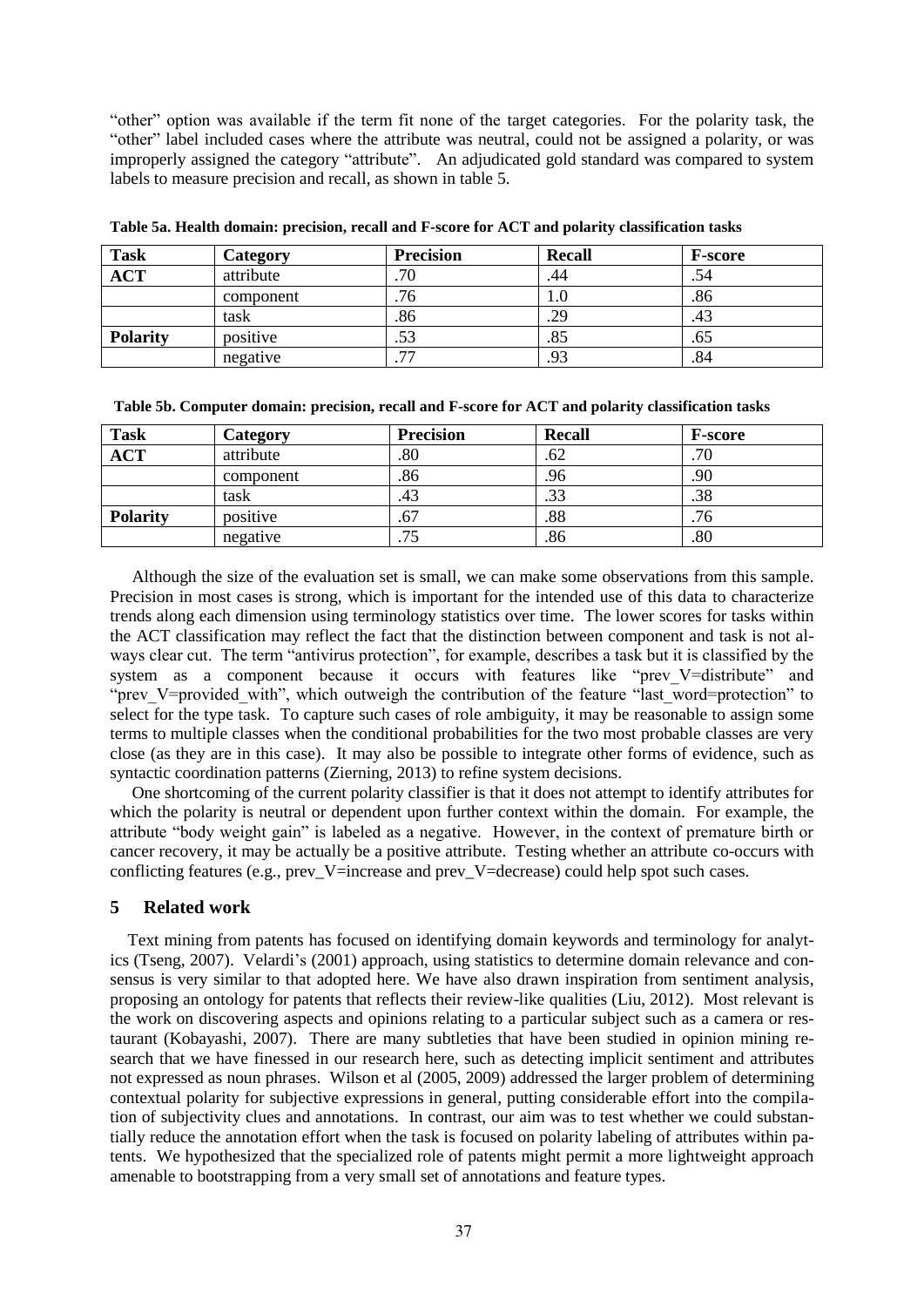Bootstrapping has been successfully applied to developing semantic lexicons containing a variety of concept types (Riloff, 1999; Thelen, 2002). It is often applied iteratively to learn new discriminative features after a set of high probability categorized terms are identified during an earlier round. While this increases recall, it also runs the risk of semantic drift if some terms are erroneously labeled. Given that the majority of unlabeled terms after a single round in our system are either extremely low frequency or not relevant to our ontology, we have not felt a need to run multiple iterations. Zierning (2013) used bootstrapping to identify instances of the classes *substance* and *disease* in patents, exploiting the tendency of syntactic coordination to relate noun phrases of the same semantic type. Given the general nature of coordination, a similar approach could be used to find corroborating evidence for the classifications that our system produces.

## **6 Conclusion**

We have described an approach to text data mining from patents that strikes a middle ground between undifferentiated keywords and rich, domain specific ontologies. Motivated by the interpretation of patents as "positive reviews", we have made use of generic lexico-syntactic features common across patent domains to bootstrap domain-specific classifiers capable of organizing terms according to their roles as components, tasks and attributes with polarity. Although the majority of keywords in a domain are categorized as components, the ontology puts tasks and attributes on an equal footing with components, thereby shifting the emphasis from devices and processes to the goals, obstacles and targets of inventions, information which could be valuable for analysts attempting to detect trends and make forecasts. In addition to more rigorous evaluation and tuning, future research directions include testing the approach across a wider range of technology domains, incorporation into time series analysis for forecasting, and mining relationships between terms from different categories to provide an even richer terminological landscape for analysts to work with.

## **Acknowledgements**

This research is supported by the Intelligence Advanced Research Projects Activity (IARPA) via Department of Interior National Business Center (DoI/NBC) contract number D11PC20154. The U.S. Government is authorized to reproduce and distribute reprints for Governmental purposes notwithstanding any copyright annotation thereon. Disclaimer: The views and conclusions contained herein are those of the authors and should not be interpreted as necessarily representing the official policies or endorsements, either expressed or implied, of IARPA, DoI/NBC, or the U.S. Government.

## **References**

- de Miranda, G. M. Coelho, Dos, and L. F. Filho. (2006) Text mining as a valuable tool in foresight exercises: A study on nanotechnology. Technological Forecasting and Social Change, 73(8):1013–1027.
- Kobayashi, N., Inui, K. and Matsumoto, Y. (2007) Extracting aspect-evaluation and aspect-of relations in opinion mining, Proceedings of the 2007 Joint Conference on Empirical Methods in Natural Language Processing and Computational Natural Language Learning, Prague, Czech Republic, pp. 1065–1074.
- Kullback, S. and Leibler, R. (1951). "On Information and Sufficiency". Annals of Mathematical Statistics 22 (1): 79–86.
- Liu, B. (2012): Sentiment Analysis and Opinion Mining. Synthesis Lectures on Human Language Technologies, Morgan & Claypool Publishers.
- Manning, C., Raghavan, P. and Schütze, H. (2008) Introduction to Information Retrieval. Cambridge University Press.
- Riloff, E. and Jones, R. (1999) Learning dictionaries for information extraction by multi-level bootstrapping. In Proceedings of the 16th National Conference on Artificial Intelligence and the 11th Innovative Applications of Artificial Intelligence Conference, pp. 474–479.
- Riloff, E. and Shepherd, J. (1997) A corpus-based approach for building semantic lexicons. In Proceedings of the Second Conference on Empirical Methods in Natural Language Processing, pp. 117–124.